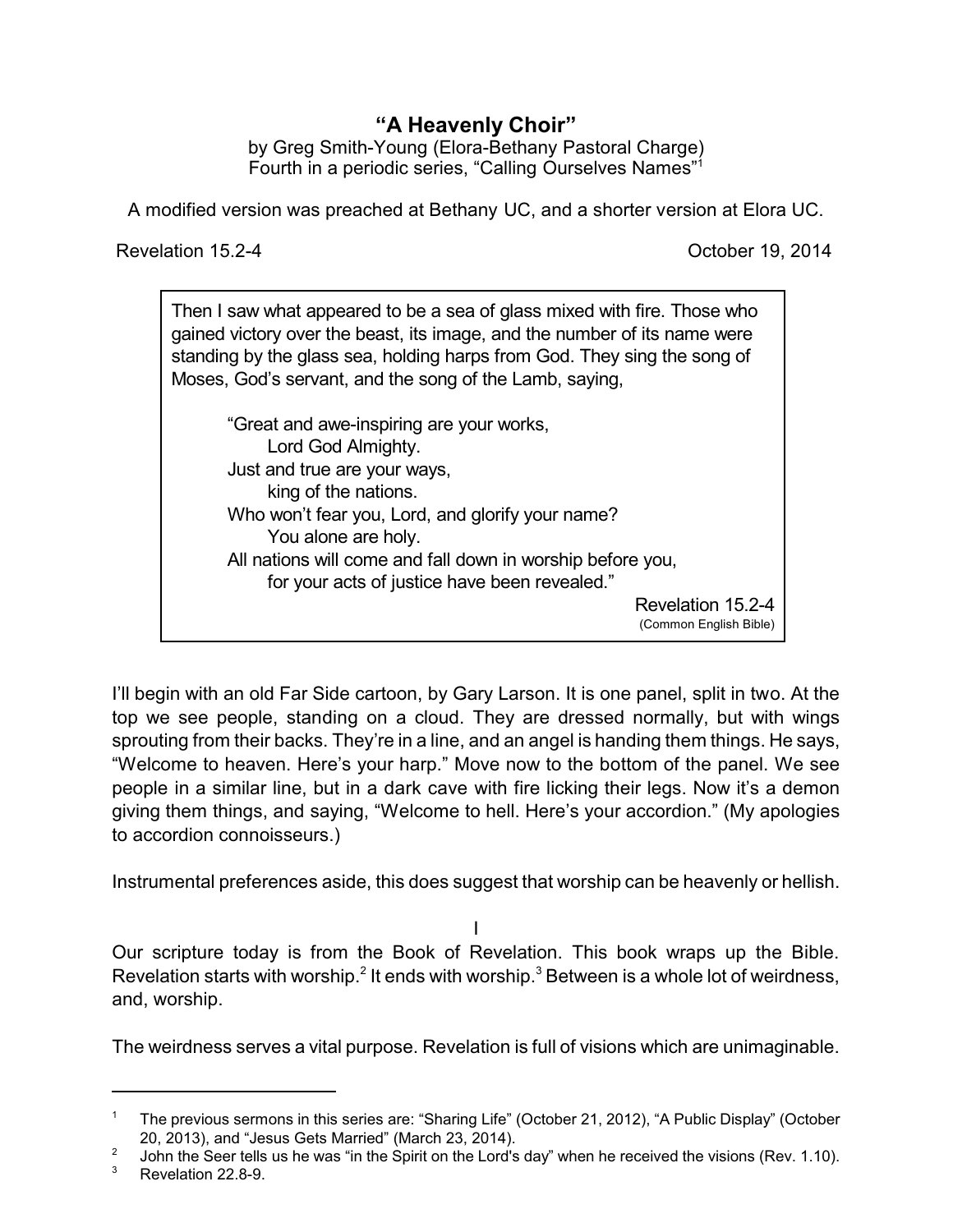With the unimaginable, it blows open our imaginations. Revelation reveals. It unveils and discloses. That's work for wild poetry, not prose. Revelation gives us a glimpse behind the scenes, to see what is really going on. Revelation peeks through the clutter and comfort of everything we take for normal, the flat ways we read reality. It peeks through. With its weirdness, God wipes our sleepy eyes. Then we can see what God is really doing, what is really going on in the world. We can see how things are now, and where they are heading by God's good grace and in God's good time.<sup>4</sup>

And when we see, we see worship.

In Revelation, we see the twenty-four Elders worship.<sup>5</sup> (That's "elder" as a title, not a surname!") $^6$  We see the Angels worship.<sup>7</sup> And the four Living Creatures worship. $^8$  It's weird. And it's worship.

Not all worship is good, however. In Revelation we see worship going to the wrong things, by accident. Even the most marvelous beings in God's creation must not be worshipped; only God the Creator.<sup>9</sup> In Revelation we also see worship given to evil beings: the Dragon, and the Beast. Hellish worship.<sup>10</sup> Still, despite terrible persecution, some remain faithful, worshipping God alone.<sup>11</sup>

You could say the battle Revelation describes is about who gets worshipped.

What matters most in our worship is not how sincere we are, nor how informative, uplifting, engaging, or excellent our worship is. These are important. But most important is who we are worshipping.

It's a bit like if I buy romantic flowers. The amount I spend or the beauty of the bouquet matter, but what's vital is who I give them to. Get that right, and it's heavenly. Get it wrong . . . hellish.

Both heavenly and hellish worship can feature harps. Both can feature accordions, or pipe

<sup>4</sup> For an insightful interpretation, see Richard Bauckham, The Theology of the Book of Revelation (Cambridge, UK: Cambridge University Press, 1993)

 $5$  Revelation 4.10, 5.14, 11.16, 19.4.

This Sunday, Elora United Church was celebrating the end of Louise Elder's ministry with us as our music director. She had served in that role for 16 years.

 $7^7$  Revelation 7.11.

 $\degree$  Revelation 19.4.<br> $\degree$  Twice John attem

Twice John attempts to worship the angel who is his guide through the visions, and is rebuked. Revelation 19.10 and 22.8-9.

 $10$  Revelation 13.4,8, and 12.

<sup>11</sup> Revelation 14.7, 13.15 and 20.4.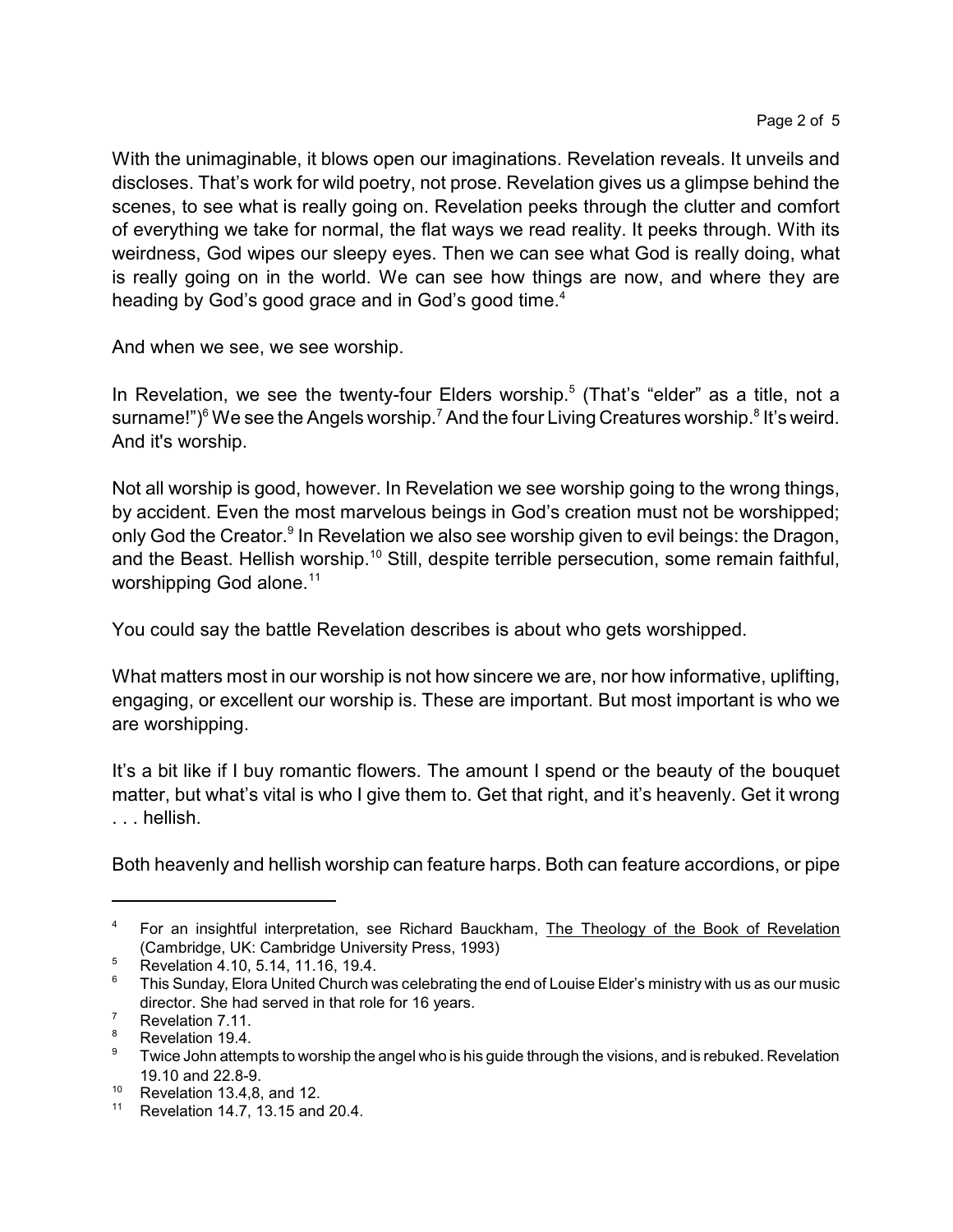organs, or any instrument imaginable. Heavenly and hellish worship can be equally sincere, interesting, inspiring, fascinating, entertaining. Both can be done really well. Yet vital is who or what are we worshipping. Who we worship decides whether our worship is hellish, or heavenly.

Who we worship decides whether we are a church.

II

What does it mean to be a church? One way to think about this is to reflect on the images and words the Bible uses to describe us. For instance, we are a *koinonia*, a community of sharing. We are an *ekklesia*, a public assembly called out to work for the community we live in. We are Jesus' body. We are the Spirit's temple. We are a household. We are a people.

We are a choir, singing to God.

We have our choir, and a praise team, and Exploding Church Fury.<sup>12</sup> We have musicians and soloists. We have, of course, our music leader.

That's just the start, though. We are all the choir. That means you who mumble through the words. That means you who always hits a note, though rarely the right one. You, who have the rhythm of a lawnmower running out of gas. Yes, you! You are part of this choir.

What we heard today from the book of Revelation is the choir, singing to God. They have made it through the toughest of times, and not abandoned their trust in God nor worshipped the Beast. (Remember, it's weird!). And all the way, they sing.

We sing! All of our songs—the old ones and the new ones, the ones you like and the ones you'd rather we forget—all our songs are part of this choir's playlist. Along with countless others neither of us have heard yet. Some songs are long-forgotten on earth, but not in heaven. Some are not yet written, and will be set to instruments still to be invented.

Our songs are those of Moses, leading God's people from slavery to freedom. Our songs are of God's Lamb, Jesus our Saviour. We sing of God doing great things. We sing of God's ways, faithful and just. We sing of God's rightness. We sing of God, sovereign over all other powers. We sing of God, holy, holy holy.

We don't just speak. We sing, because standing-still words won't do justice to the material

 $12$  The name our youth band has given itself. In truth, they aren't very furious. Nor have we yet to witness an explosion. Nonetheless, they are really good, and help us to worship well.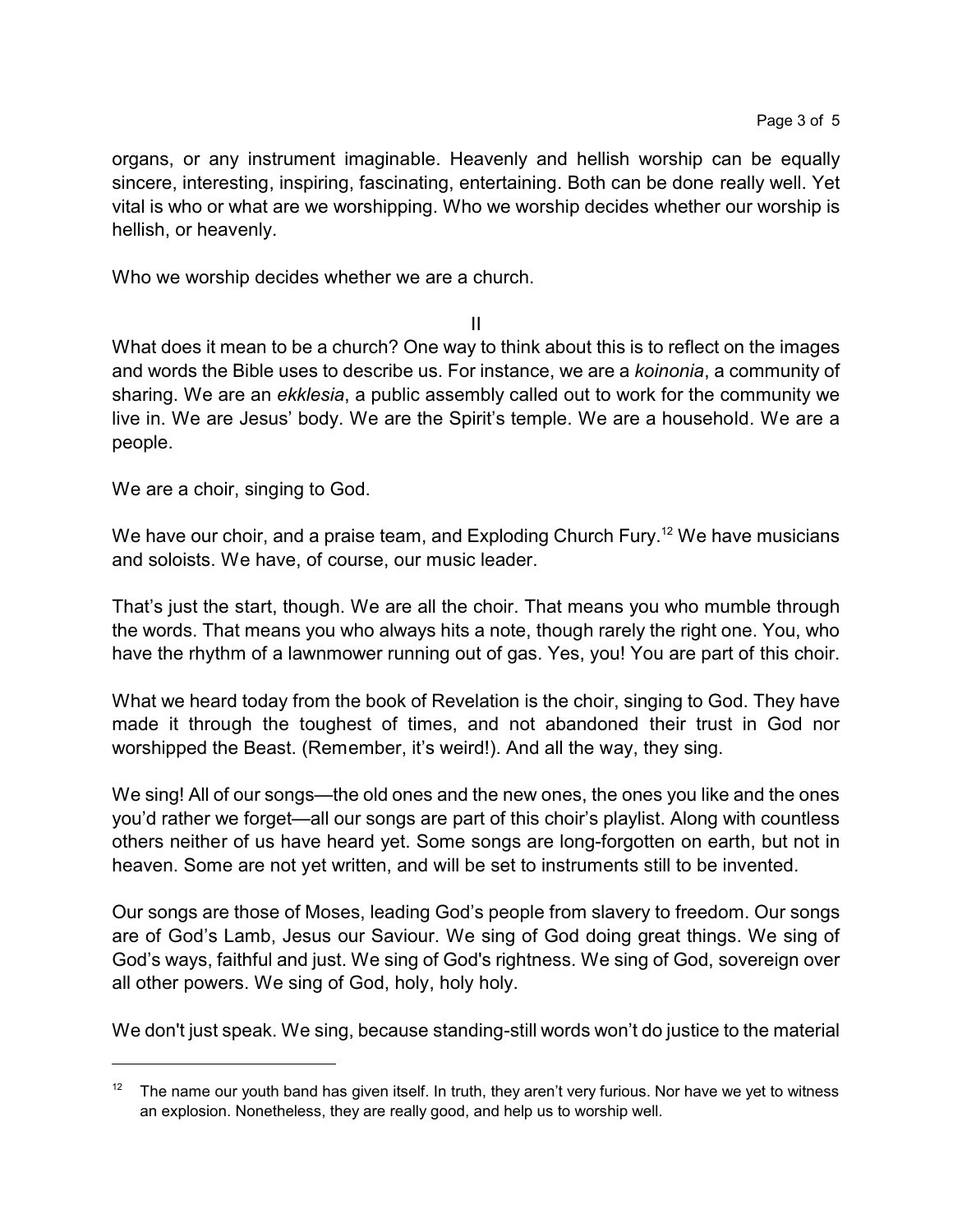of God's grace. Our words are going to need to sway, and hop, and slide, and shimmy. Our words will need to rhyme, and leap on notes that step all over the staff.

Singing intensifies our language. Just try this. Open a hymn book, and read aloud the words to "How Great Thou Art." Wonderful words. Now, sing those same words, in a congregation with an organ playing under your voices. It's an entirely different experience.

Singing words says so much more than merely the stringing together of vowels and consonants ever could alone. $13$ 

III

We need to sing, and so the church is a choir.

Not just us all here. This choir, you can't squeeze into a sanctuary, nor pack it into a concert hall. This choir overflows any sports stadium. For this choir is global, as far as folks hear Jesus' call to follow him.

Not just us now. This choir has been signing up members since the very beginning, and will keep adding more until everything is complete. This choir stretches through time, whenever folks have heard and will hear God's creating and redeeming proclamation.

The Old Testament is full of choir members, singing to God. The New Testament is full of choir members, singing to God. The church's story is an honour roll of choir members, singing to God.

So God's people sing.

When you are singing, you are standing beside old Moses, whose feet sank in the mud at the bottom of the Red Sea, and on the other side danced free.

In the aisle is Miriam, his sister, banging on her tamborine.

There is Deborah, a mother for Israel when it was in a time of great need.

 $13$  Eugene Peterson wrote, "During the act of worship something has been happening to the worshipers: minds are cleared; perceptions come into focus; spirits are renewed. As this takes place, ordinary speech, impatient of pedestrian prose, dances – is condensed into poetry and then raised into tune. Worship sings. Singing is speech intensified and expanded. Song takes the natural rhythms and timbre of speech and develops its accents and intonations into music." Reversed Thunder: The Revelation of John and the Praying Imagination (San Francisco: Harper, 1988), 66.